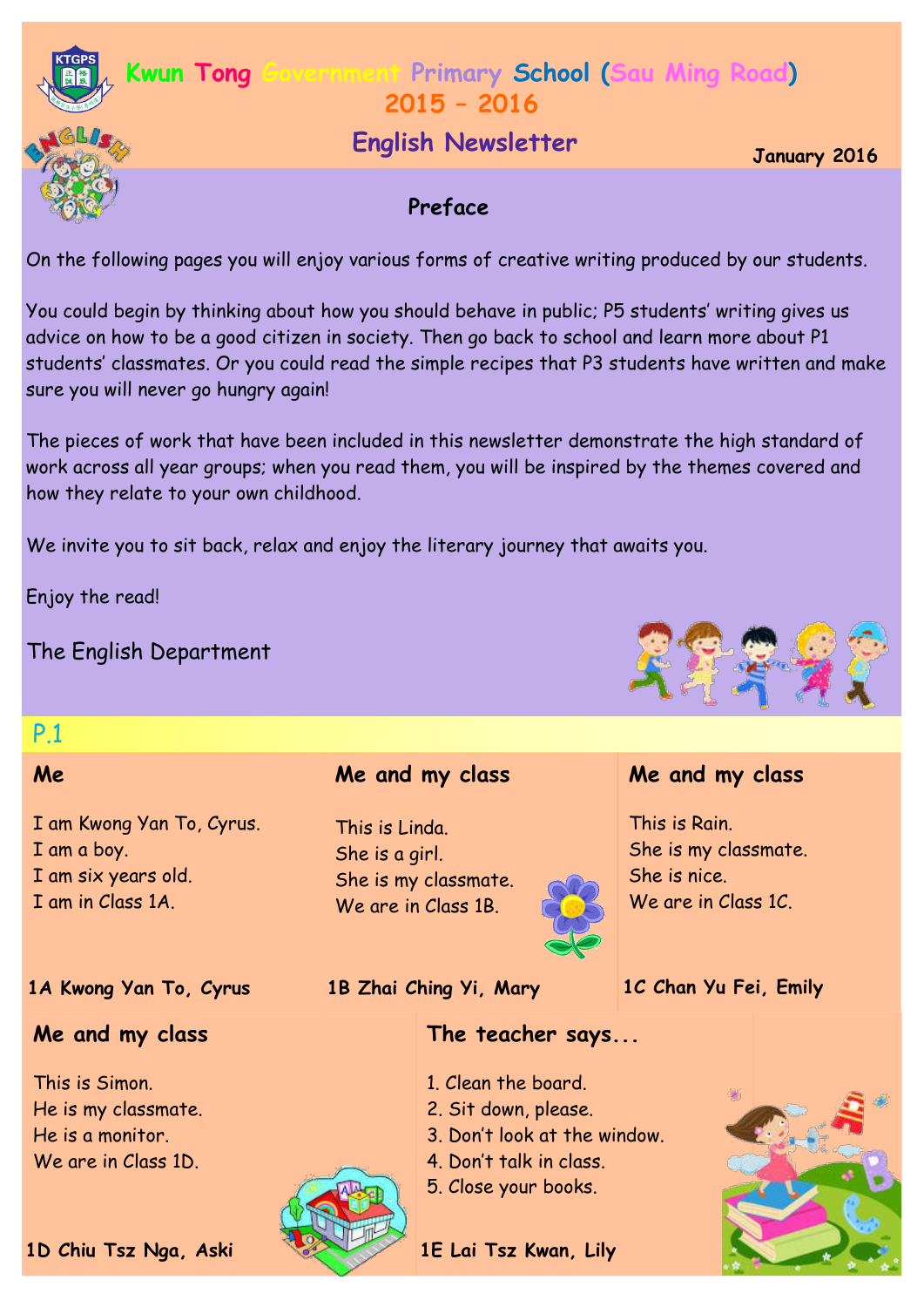## My dream school

The dancing room is on the first floor. The classroom is on the second floor. The swimming pool is on the third floor. The tuck shop is on the first floor. The toilets are on the ground floor. The playground is on the first floor.

#### 2A Cheung Ka Yee, Amy

## Classroom rules

1. You must sit still.

2. You must keep quiet.

3. You must pay attention.

4. You mustn't spit.

#### 2C Chan Ngo Wang, Leo

## P.3

## Nutella S'more

First, spread the Nutella on a biscuit. Then, put the marshmallows on top of the biscuit. Next, put a biscuit on the marshmallows. Finally, put the s'more into the oven.

## 3A Lau Wing Yan, Vivian 3B Yip Wai Faat, Ken

## **Shopping**

I go to APM with my mother in May. First, I go to the cinema. I watch a film. Then, I go to the toy shop. I buy a doll. Finally, I go to the gift shop.

I buy a key ring.

# Cheese and ham sandwich

First, take a slice of bread. Then, spread some butter on it. Cut the ham into small pieces. Put the cheese and ham on the bread.

Finally, put a slice of bread on it.



## Playground rules

- 1. You must keep off the grass.
- 2. You must play together.
- 3. You must walk.
- 4. You mustn't spit.
- 5. You mustn't pick the flowers.
- 6. You mustn't run.

## 2B Wong Toi Yiu, Grace

## School rules

- 1. You must keep quiet.
- 2. You mustn't climb the trees.
- 3. You must keep off the grass.
- 4. You mustn't run.
- 2D Chiu Yan Hei, Abby

## Classroom rules

- 1. You mustn't spit.
- 2. You mustn't litter
- 3. You mustn't talk.
- 4. You must look at the teacher.

## 2E Hamza Ali Shah

## My favourite food

My favourite food is hot dogs.

I like them because they are very yummy.

- I eat them on Sundays.
- I eat them at home.



## Mushroom and ham salad

First, wash the vegetables and mushrooms.

Next, cut the vegetables into small pieces.

Dice the mushrooms and ham.

Then, add some salad dressing and mix them.

Finally, enjoy the yummy salad.

3E Choi Tsz Yiu, Tiffany

3C Wong Ngo Ting, Oviana 3D Yiu Wai Yan, Yan

P.2



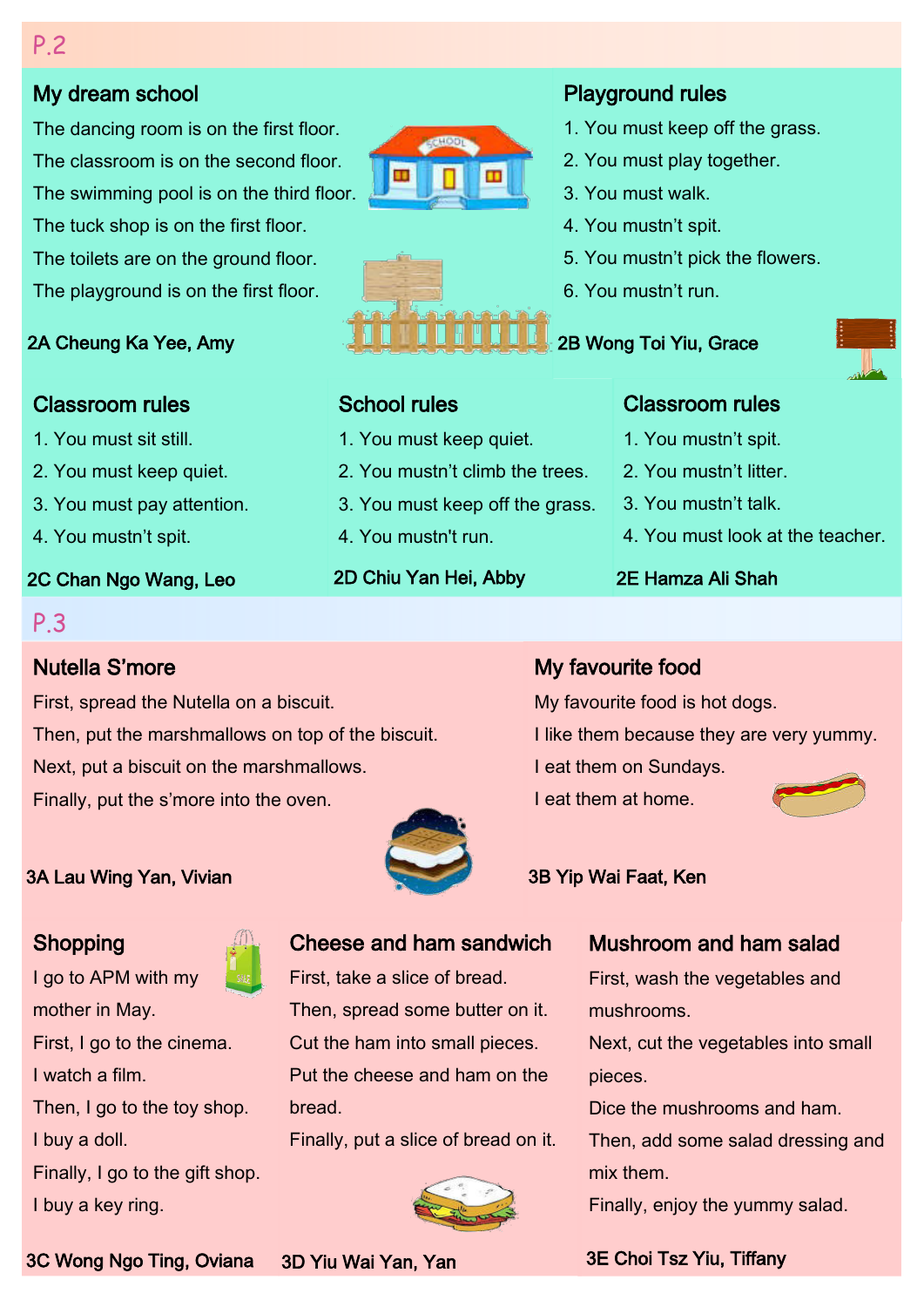#### Me

I am short and thin. I am shorter than Sasa but I am not the shortest girl in the class. I am thinner than Wing. My hair is long. It is longer than Yumi's. I like playing badminton, going swimming and reading comics. I sometimes go to the swimming pool on Saturdays.

## My favourite activities

In my spare time, I like reading comics. It is an indoor activity. I sometimes read comics at home. I do it alone. It is a healthy activity. I like this activity because it is interesting. I also like surfing the Net in my free time. It is an unhealthy activity but I still like it because it is relaxing and exciting.

## What do you like doing in

## your spare time?



In my spare time, I like playing basketball. I play with my mother. Playing basketball keeps me fit. I can make some new friends too. I feel glad because they can play with me. I like playing basketball very much.

4C Hung Chiu Kei, William

## 4A Sze-To Ip Lam, Mimi

#### 4B Fung Wai Hin, Wilbert

## Me

I am fat and tall. I am thinner than Kit, but I am fatter than Jimmy. I am taller than Mike. I have long hair. I like going swimming and I like playing football and basketball. Who am I?

What do you like doing in your spare time?

In my spare time, I like playing badminton. I always play badminton in the playground. I often play badminton with my friends. It is a healthy activity. It is fun and interesting. I can make new friends too.

#### 4D Pang Ching Laam, Winnie

#### P.5

## My birthday party

Today is my birthday. I had a birthday party in the afternoon. My father gave me a robot as my birthday present.

My mother bought me a birthday cake and some potato chips. She also made some chicken wings for me. I made a wish before I cut the birthday cake.

## 5A Ng Wai Ching, Dorothy

## My birthday

Today is my birthday. I had a birthday party in the afternoon. My father gave me a birthday present. My birthday present is a robot. It is very beautiful. I was very happy.

## Good behaviour

We should eat quietly in the restaurant.

We should speak politely in the classroom.

We should not talk loudly in the cinema.

## My birthday party

4E Kwan Shing Yuet, Andy

My mum bought me a beautiful birthday cake. When I closed my eyes and listened to the birthday song, my little sister dropped my robot on the floor. My robot was broken. Then, my dad and mum told me to forgive my little sister and they repaired the robot for me. I felt happy.

## 5B Law Yuk Ting, Judy

## Good behaviour



We should eat quietly in the restaurant. We should wait patiently at the bus stop. We shouldn't talk loudly on the phone on public transportation.

5C Lam Chui Ki, Jessie **5D Teang Tsz Fung, Fung 1997 5E Yu Cheuk** Kiu, Cherry